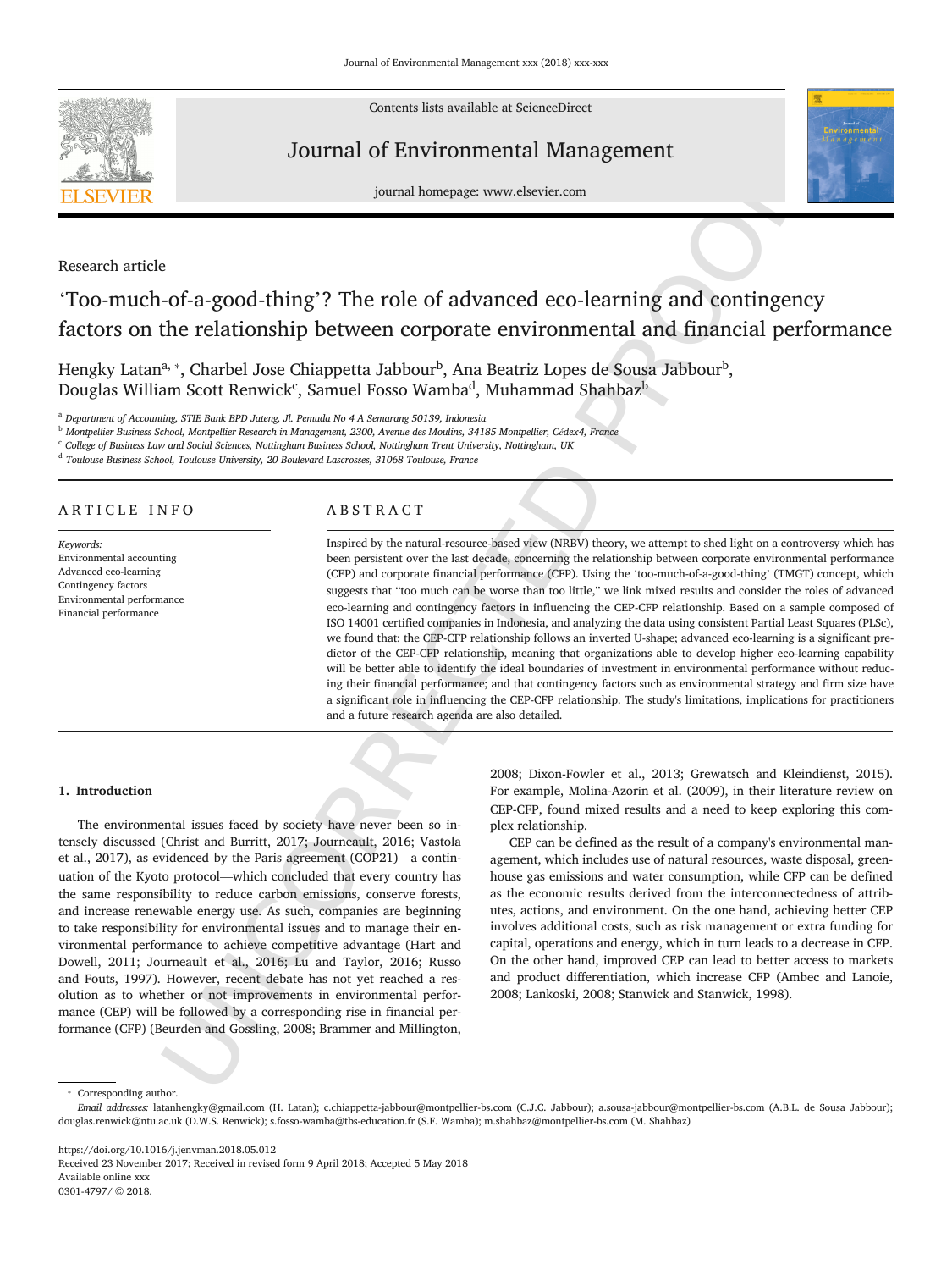Although much research has been conducted on the CEP-CFP relationship, the discussion remains mixed and confusing (Grewatsch and Kleindienst, 2015; Trumpp and Guenther, 2017; Ullmann, 1985). Several studies using linear modeling have variously found positive relationships (Journeault, 2016; Russo and Fouts, 1997; Waddock and Graves, 1997), non-significant relationships (Al-Tuwaijri et al., 2004; Henri and Journeault, 2010; Wagner, 2015), and negative relationships (Qi et al., 2014; Tan et al., 2017; Vastola et al., 2017). Other studies using non-linear modeling have found U-shaped relationships (Barnett and Salomon, 2012; Trumpp and Guenther, 2017), inverted U-shaped relationships (Brammer and Millington, 2008; Fujii et al., 2013; Wagner and Blom, 2011) and bidirectional relationships (Martínez-Ferrero and Frías-Aceituno, 2015; Testa and D'Amato, 2017). As Pierce and Aguinis (2013) argue, such inconsistent results arise because of the 'too-much-of-a-good-thing' (TMGT) effect on the CEP-CFP relationship. The TMGT effect is caused by a favorable antecedent/predictor reaching a turning point after which its relationship with the desired result/outcome ceases to be linear, and becomes nonlinear (Pierce and Aguinis, 2013; Vergauwe et al., 2017). Specifically, the relationship between CEP and CFP is expected to change as the value of this particular predictor varies, so that it also serves as a moderator in both relationships.

In this article, we argue that previous research focuses too much on the CEP-CFP relationship, and that there is an opportunity to explore the influence of other concepts on this relationship. In the context of this work, understanding of the CEP-CFP relationship is furthered by adding contingency factors (e.g., firm size, industry type, and environmental strategy) and advanced eco-learning to the classic CEP-CFP dynamic. We argue that the literature on CEP-CFP has provided inconsistent results regarding the validity of the relationship (Lu and Taylor, 2016; Trumpp and Guenther, 2017; Ullmann, 1985; Wang and Sarkis, 2017). This diversity of results on the link between CEP and CFP may have arisen due to variables that we further explore in this research. Additionally, the advance represented by the natural-resource-based view (NRBV) theory, as stated by Hart and Dowell (2011), also calls for further investigation of the relationships between advanced eco-learning, CEP and CFP (Guenther et al., 2016). Here, we emphasize that advanced eco-learning acts as an antecedent to the CEP-CFP relationship, provides additional explanatory power and constitutes a key element in influencing it. The purpose of this study is therefore to investigate how the impact of TMGT and the roles of both contingency factors and advanced eco-learning bridge the understanding gap in CEP-CFP relationships in the Indonesian context.

In this work, the concept of advanced eco-learning is anchored in the concept of organizational learning. In order to understand organizational learning, we adopt the perspective of Kloot (1997), for whom 'organizational learning is the process of changing the organization to fit the changed environment'. We argue that organizational learning concerning environmental issues is a topic best suited to firms that adopt advanced and pro-active environmental management measures (Epstein and Roy, 1997). Additionally, advanced eco-learning can enhance firms' performance (Sánchez-Triana and Ortolano, 2001). In this work, advanced eco-learning is derived from the works cited, and deals with the extent to which firms are aware of some of the most compelling contemporary environmental issues, such as climate change, waste management and best practice in business sustainability.

While Indonesia has not been properly studied in terms of the CEP-CFP relationship, and thus presents a valuable opportunity, the relationship may also be affected by national culture (Vastola et al., 2017). It is therefore important to keep investigating different countries in order to build up robust knowledge on CEP-CFP (Albertini, 2013). By exploring the Indonesian context, our findings add a new perspective to the state-of-the-art literature. Moreover, previous studies which have

found an inverted U-shape for the CEP-CFP relationship (Fujii et al., 2013; Wagner and Blom, 2011) analyzed either the context of developed countries (e.g. Japan and Sweden) or the context of high profile (e.g. high profitability or technology-based) companies. It is thus relevant to explore the reality of different country and company contexts in order to meaningfully compare such results.

Our work contributes to the literature on this topic by deepening insights into development theory. Primarily, our study extends the understanding of the CEP-CFP relationship by using the meta-theory of TMGT (Pierce and Aguinis, 2013; Vergauwe et al., 2017). Although several previous studies have tested this model using similar concepts (Trumpp and Guenther, 2017), their results have been inconsistent. For example, Wagner and Blom (2011) and Fujii et al. (2013)find an inverted U-shaped CEP-CFP relationship, while Trumpp and Guenther (2017) find a U-shaped relationship using the 'too-little-of-a-good-thing' (TLGT) concept. Our study uses the TMGT concept to further explore the previous findings of Wagner and Blom (2011) and Fujii et al. (2013) by adding evidence from an emerging economy – Indonesia. In doing so, we also explore the perspective proposed by Lankoski (2008), who found the CEP-CFP relationship to be quadratic (inverted U-shaped).

The remainder of this article is organized as follows. The next section presents the relevant theoretical background and development of hypotheses, and is followed by our research method design. Next, we present and discuss our empirical results, and provide implications which may be useful for both academics and practitioners.

## **2. Theoretical background and development of hypotheses**

esnit, 2016; Instead of Dentes in the political of equilibration and equilibratic material control in the political control instead of the control instead of the control instead of the control instead of the control inste The recent debate on the CEP-CFP relationship has reached one important conclusion; namely, that this relationship is non-linear (Barnett and Salomon, 2012; Fujii et al., 2013; Trumpp and Guenther, 2017; Wagner and Blom, 2011). It is also established that the relationship is important to answering critical questions as to whether "it pays to be green" or "it costs to be green", as put forward in linear-based modeling research (Brammer et al., 2006; Russo and Fouts, 1997; Stanwick and Stanwick, 1998; Waddock and Graves, 1997). The progress of such CEP-CFP research is here supported by the idea of TMGT, which forms the basic philosophical foundation to address the controversy surrounding such research (Pierce and Aguinis, 2013; Vergauwe et al., 2017). The TMGT principle states that "too much of any good thing is ultimately bad", and has become the forerunner in research re-examining the CEP-CFP relationship. However, for a better understanding of the CEP-CFP relationship, the impact of previously omitted variables, such as contingency factors and advanced eco-learning, should also be considered, as we acknowledge and utilize herein (see Beurden and Gossling, 2008; Dixon-Fowler et al., 2013; Grewatsch and Kleindienst, 2015; Lu and Taylor, 2016; Ullmann, 1985). The following sections will explain in more detail the theoretical model and hypotheses proposed in our study, which are illustrated in Fig. 1.

## *2.1. It pays to be green or it costs to be green?*

Ever since Porter and Linde (1995) and Hart (1995) proposed hypotheses suggesting the use of environmental management to achieve competitive advantage, support for such propositions has both increased and been challenged. It can be shown by the corroboration of many studies that an increase in CEP will be followed by an increase in CFP, indicating a positive correlation between the two (Beurden and Gossling, 2008; Dixon-Fowler et al., 2013; Henri et al., 2017; Journeault, 2016; Russo and Fouts, 1997). The basic logical argument behind this positive relationship is that pressure for firms to become greener has increased, for example in the case of the ratification of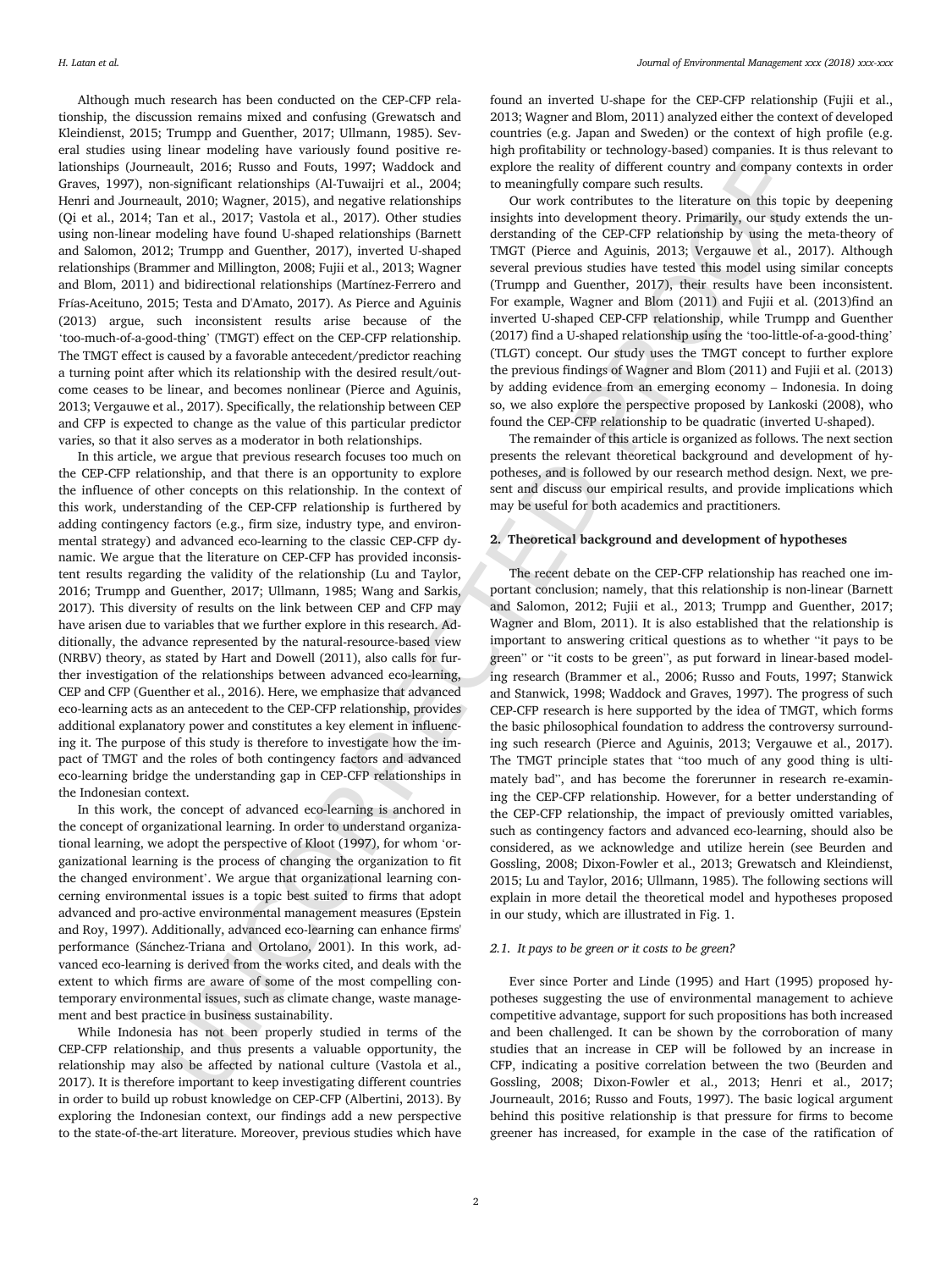

**Fig. 1.** Conceptual model and relationships among variables.

COP21 for many countries in the world, including Indonesia. This environmental regulation promotes the adoption of environmentally friendly technologies and strategies aimed at achieving efficiency, which ultimately improves CEP and CFP together as a whole (Pondeville et al., 2013; Porter and Linde, 1995). More specifically, companies concerned with CEP will have increased legitimacy and meet stakeholder expectations (Pondeville et al., 2013; Sundin and Brown, 2017), thereby fostering positive corporate image, tax reduction and environmental costs, and ensuring compliance with regulations on a continuous basis (Lankoski, 2008; Rodrigue et al., 2013). Thus, the "it pays to be green" perspective assumes that such measures provide organizational benefits equal to, or greater than, the inherent costs of being greener.

From another perspective, some researchers argue that the CEP-CFP relationship is not always straightforwardly positive, because achieving greener performance may require considerable organizational investment and extra costs (Lankoski, 2008; Trumpp and Guenther, 2017; Vastola et al., 2017).

#### *2.2. Too-much-of-a-good-thing in the CEP-CFP relationship*

The relationship between CEP and CFP has been debated for the last decade (Dixon-Fowler et al., 2013; Grewatsch and Kleindienst, 2015). The mixed findings on this relationship, including positive, negative and neutral correlations, can be ascribed to the failure of mainstream theories, which are often based on the assumption that "too much can be worse than too little" (Pierce and Aguinis, 2013), also known as the 'too-much-of-a-good-thing' (TMGT) concept. Such thinking is the reason why researchers test linear relationships between predictors and outcomes. However, a linear perspective is one in which the optimal level of the predictor variable in the positive (or negative) relationship tends not to reach the end of the continuum, but appears in the middle of it (Vergauwe et al., 2017). The TMGT effect has inspired authors to re-examine the CEP-CFP relationship (Fujii et al., 2013; Trumpp and Guenther, 2017). The TMGT effect may thus explain why a favorable antecedent (in this case CEP) may cause a decrease or a negative result (in this case on CFP) when its level exceeds a certain threshold, where after the additional cost will exceed the additional benefit generated.

The meta-theory of the TMGT effect assumes that any CEP-CFP relationship as a maximum profit limit, and that an increase beyond this limit will cause a decrease in yield, meaning that the CEP-CFP relationship is predicted to have an inverted U-shape (Lankoski, 2008; Pierce and Aguinis, 2013). Our research adopts this perspective, where an increase in CEP will be followed by CFP up to the maximum extent, and then decline and become negative. As explained by Lankoski (2008), when the marginal cost of improving CFP increases, and marginal revenue decreases, the relationship between CEP and CFP will be inversely

proportional, presented as an inverted U-shape. The results of the study by Fujii et al. (2013), which use return on assets (ROA) as an indicator of CFP and an aggregated toxic risk as an indicator of CEP, found a significant inverted U-shaped relationship between CFP and CEP. The same result is echoed by Wagner and Blom (2011), who indicate that the CFP-CEP relationship follows an inverted U-shape. From such thinking, an initial hypothesis pertaining to this relationship is proposed as follows:

#### H1

The CEP-CFP relationship follows an inverted U-shape.

#### *2.3. The role of advanced eco-learning in the CEP-CFP relationship*

Counterior in the total method in the continuous continuous continuous continuous continuous continuous continuous continuous continuous continuous continuous continuous continuous continuous continuous continuous continu Several existing studies indicate that environmental capabilities, such as advanced eco-learning, play an important role in supporting the relationship between CEP and CFP (Guenther et al., 2016; Hart, 1995; Hart and Dowell, 2011). Following NRBV theory, environmental capabilities seek to address environmental uncertainties, as well as adhering to existing regulations, in order to improve the links between CEP and CFP. However, in implementing proactive environmental strategies, companies tend to focus on redesigning products and technologies in order to prevent pollution and anticipate future regulation (Rodrigue et al., 2013; Russo and Fouts, 1997; Sen et al., 2015; Wijethilake, 2017). Proactive organizational strategies therefore require organizational learning, which can be understood as an organizational capability in NRBV, thus leading to a positive CEP-CFP relationship (Clarkson et al., 2011; Guenther et al., 2016; Journeault, 2016). As such, advanced eco-learning related to the environment can lead to cost reduction as a result of the more efficient use of natural resources, and improvements in both CEP and CFP.

Furthermore, advanced eco-learning can provide environmental information regarding the effectiveness of a company's past and present environmental activities, and may predict future environmental uncertainties, as well as encouraging environmental awareness and supporting decision-making regarding the future application of processes, products and technologies which will improve CEP and CFP(Guenther et al., 2016; Hart and Dowell, 2011; Journeault, 2016). The concept of advanced eco-learning is derived from the notion of organizational learning, a process whereby organizations change in order to adapt to their environments (Kloot, 1997). Eco-learning is a characteristic of companies that have adopted advanced environmental management practices (Epstein and Roy, 1997; Sánchez-Triana and Ortolano, 2001). In this work, advanced eco-learning deals with companies' awareness of climate change, waste management and best practice regarding business sustainability. There has so far been little exploration of the impact of advanced eco-learning on the CEP-CFP relationship; however, Journeault's research (2016) provides preliminary evidence for environmental capability having an indirect effect on CFP via CEP. From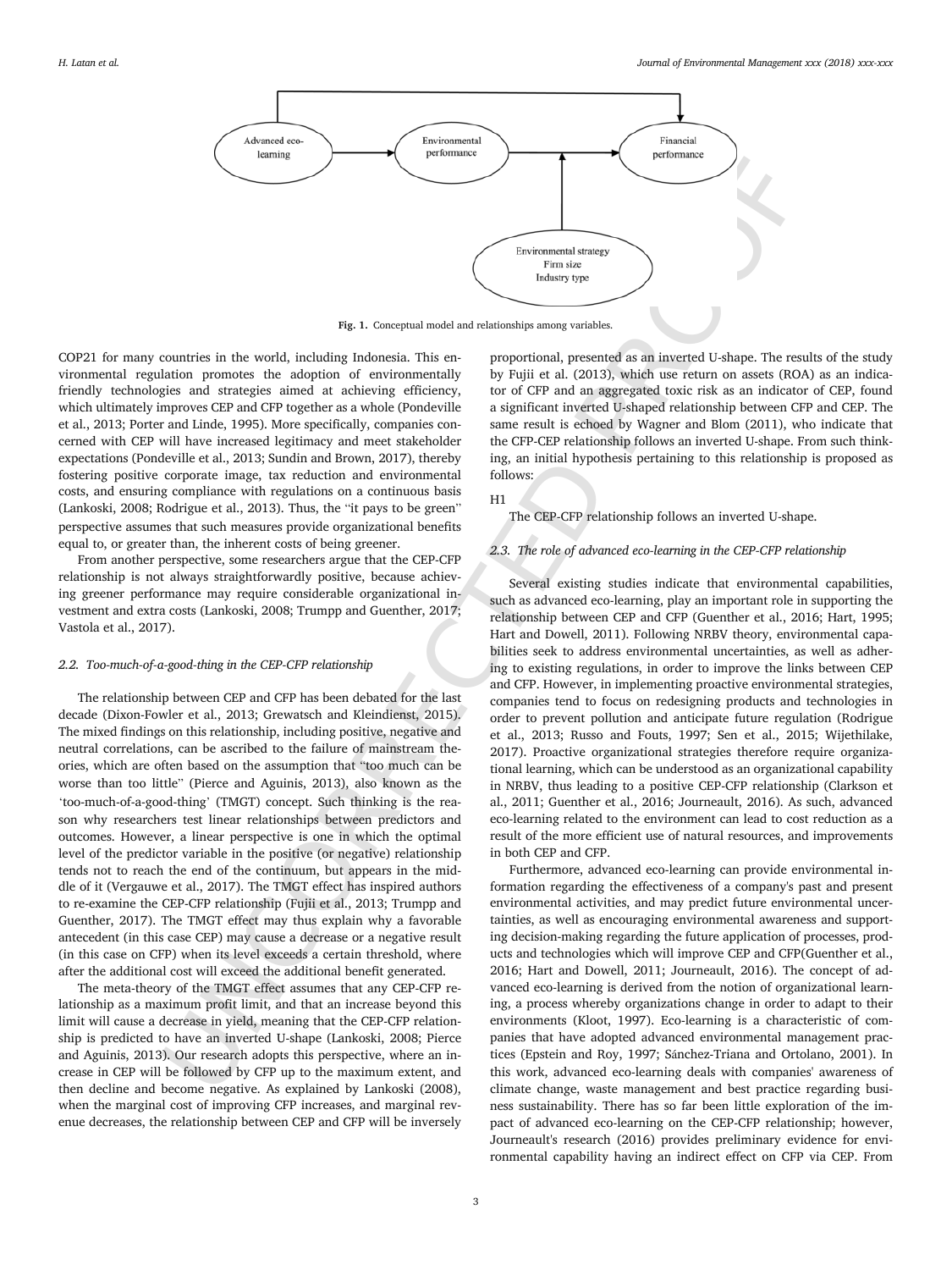such an understanding, our concomitant hypotheses are:

#### H2a

Advanced eco-learning has a positive and direct effect on CEP.

#### H<sub>2</sub>h

Advanced eco-learning has a positive and indirect effect on CFP through CEP.

## *2.4. The role of contingency factors on the CEP-CFP relationship*

beaming has a positive and indirect effect on  $\mathbb{C}^n$  is those between COO, and other managers The result of the system of the system of the system of the system of the system of the system of the system of the system Meta-analyses conducted by Dixon-Fowler et al. (2013) and Grewatsch and Kleindienst (2015) demonstrate inconsistency in the role of contingency factors in the CEP-CFP relationship. Beurden and Gossling (2008) state that future research should consider testing the role of contingency factors in the CEP-CFP relationship, as opposed to simply using them as control variables within the model. Gerdin and Greve (2004) further explain that, in order to achieve a suitable model, the placement of contingency factors must be appropriate to the model to provide meaningful results and analysis. Here, we argue that contingency factors such as firm size, industry type and environmental strategy affect the CEP-CFP relationship, thus dividing the study sample into two groups. For example, small companies may have limited financial resources in terms of adopting environmentally friendly ideas; however, they may also have greater flexibility than larger companies (Beurden and Gossling, 2008; Dixon-Fowler et al., 2013; Lucato et al., 2017). Thus, the CEP-CFP relationship depends on the role of such contingency factors. The environmental strategy applied will also affect the CEP-CFP relationship (Journeault, 2016; Solovida and Latan, 2017), where the implementation of proactive versus reactive environmental strategies will affect the company's CEP and CFP (Lisi, 2015; Pondeville et al., 2013). Previous research conducted by Christ and Burritt (2013) and Pondeville et al. (2013) found that contingency factors are important predictor variables in the adoption of environmental management accounting systems, which ultimately affect the CEP-CFP relationship. Henri and Journeault (2010) show that the moderating role of such contingency factors has a significant impact on the relationship between CFP and CEP. Dixon-Fowler et al. (2013), demonstrate that differences between these contingency factors may also affect the CFP-CEP relationship. Therefore, based on the above analysis, our subsequent set of hypotheses are:

H3a

Environmental strategy moderates the CEP-CFP relationship.

H3b

Firm size moderates the CEP-CFP relationship.

H3c

Industry type moderates the CEP-CFP relationship.

Fig. 1 illustrates the CEP-CFP relationship, including the testing of contingency factors and advanced eco-learning.

## **3. Research methods**

## *3.1. Sample selection and data collection*

Our sample consists of two hundred and eighty-five ISO 14001 certified companies, with minimum certification validity of 2016–2019, given that this certification is re-evaluated every three years. The ISO 14001 is an international standard providing guidelines and tools for companies, aiming towards more environmentally friendly process management. For an organization to be awarded ISO 14001 certification, it must have developed an environmental management system according to the ISO 14001 criteria (ISO, 2018). Thus, the sample for our research is based on ISO 14001 companies because these companies are necessarily familiar with environmental management approaches.

The target respondents in this study are general managers, operations managers, financial managers and environmental managers. We argue that these managers have equivalent knowledge and understanding of holistic company goals. To support this assertion, we conducted a *t*-test between CFOs and other managers. The result of this analysis shows no significant difference  $(p > 0.05)$  between these managers' knowledge ability in this study.

Data was collected using an online survey by placing the questionnaire used to measure each variable on the application platform. Web links to the questionnaire were then emailed to companies, having obtained contact email addresses from the companies' websites. Based on the directory of the Indonesian Ministry of Environment and Forestry and related certification bodies, the 285 companies in our sample included all Indonesian ISO 14001 certified companies. We found that 24 of these companies' certification had expired, and 11 companies were in the process of renewing it. Based on the remaining sample of 250 companies, a total of 1000 experts were personally invited to respond to the questionnaire. We sent out an initial invitation to the potential respondents, followed by two additional reminders emails after a two-week period. We assured respondents of the confidentiality and anonymity of their responses and personal information before taking part in our survey. Finally, for the purpose of reducing non-response bias as suggested by Dillman et al. (2014), the time period given to respondents to complete our survey was three months.

At the end of our data collection process, which took place between June and August 2017, we had received 215 questionnaires, of which 23 were incomplete, thus providing 192 fully valid questionnaires. Table 1 shows the profile of our respondents, with the total number of companies involved coming to 67. We assessed the range of company performance using the Corporate Performance Rating Program (PROPER) as well as respondents' self-declaration<sup>1</sup>(Cho et al., 2012; Cho and Patten, 2007). The PROPER rating is measured on a scale of five colors ranging from the highest, gold, down to green, blue, red, and black. Gold and green ratings are given to companies that go beyond mere compliance, based on three criteria: (1) implementation of environmental management systems (ISO 14001), (2) use of resources, and (3) implementation of community development initiatives. Criteria measuring companies' compliance with environmental regulations are used for the blue, red, and black rankings. The results oft-testing show that there is no statistically significant difference  $(p < 0.05)$  between PROPER's rating and manager perception. Such results also confirm that there is no social desirability response bias in respondents' self-reporting in this study (Randall and Fernandes, 2013), and no significant difference between respondents who responded earlier and later, indicating that no systematic bias response occurred (Dillman et al., 2014). We also tested for common method bias (Podsakoff et al., 2012)using a full collinearity approach (Kock, 2017), and found an Average Variance Inflation Factor (AFVIF) value of  $<$  3.3 which indicates that no common method bias occurs in this study.

## *3.2. Measures and scales*

The scales used to measure each variable in our study were adopted from prior studies, and were pre-tested with 19 managers from the target respondents to ensure the intent of each question item was well understood. The results of pre-testing gave us confidence that the questionnaire items were suitable to be used for further analysis, with average loading factor >0.6 and Cronbach Alpha >0.7 (Bandalos, 2018; Field, 2016). To measure the environmental strategy variables, we used three question items adopted from Journeault (2016) and Solovida and

<sup>&</sup>lt;sup>1</sup> To examine the differences between these two measures, we grouped companies according to PROPER's ratings, and compared this with managers' self-declaration.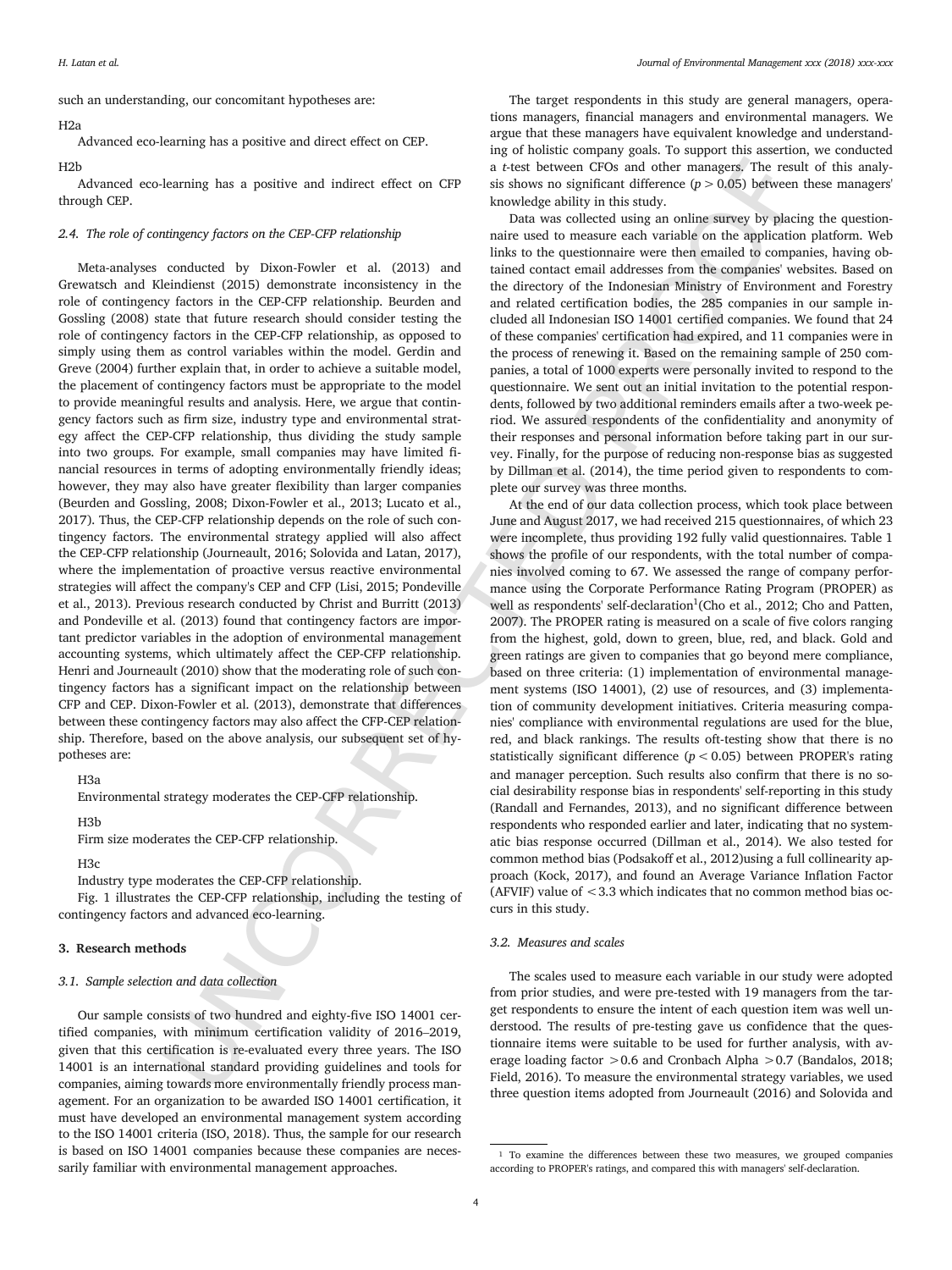#### **Table 1**

Profile of Respondents.

| Profile of Respondents  | Frequency | Percent |
|-------------------------|-----------|---------|
| Gender                  |           |         |
| Male                    | 136       | 70.83   |
| Female                  | 56        | 29.17   |
| Total                   | 192       | 100%    |
| Work position           |           |         |
| General managers        | 23        | 11.98   |
| Operations managers     | 53        | 27.60   |
| Financial managers      | 48        | 25.00   |
| Environmental managers  | 68        | 35.42   |
| Total                   | 192       | 100%    |
| Industries              |           |         |
| Food                    | 28        | 14.58   |
| Textile                 | 18        | 9.38    |
| Paper                   | 13        | 6.77    |
| Chemical                | 49        | 25.52   |
| Mining                  | 38        | 19.79   |
| Oil and Gas             | 23        | 11.98   |
| Machinery and equipment | 9         | 4.69    |
| Others                  | 14        | 7.29    |
| Total                   | 192       | 100%    |

Latan (2017), where respondents were asked about whether environmental issues are considered in their companies' strategic planning. To distinguish large and small companies, we used code 1 for large companies—those with employee numbers >100—and 0 otherwise (Beurden and Gossling, 2008; Dixon-Fowler et al., 2013). Additionally, we categorised industry types with code 1 for companies working in environmentally sensitive fields – type 1 (such as Chemical, Mining, Oil and Gas) and 0 otherwise – type 2 (Solovida and Latan, 2017). Further, the advanced eco-learning variable was measured using three question items adopted from Journeault (2016), with minor modifications to customize this concept for our research, and saw respondents asked about their awareness of climate change, reducing waste, emissions, recycling and sustainable best practices within their companies. Lastly, the CEP-CFP variables were respectively measured with six and three question items adopted from Henri and Journeault (2010), Lisi (2015) and Solovida and Latan (2017). In regard to CEP respondents were asked about prevention and mitigation of environmental crises, cost-cutting opportunities and limiting environmental impacts, and about operating profit, return on investment (ROI) and operational cash flow for CFP. Table 2 shows the indicators and results of the measurement model for the variables in this study.

As seen in Table 2, the test results for convergent validity and composite reliability reveal a loading factor value of>0.70, average variance extracted (AVE) of  $>0.50$  and rho<sub>-A</sub> of  $>0.70$  for each variable, indicating a fit with the rule of thumb assessment of measurement models recommended in the relevant literature (Hair et al., 2017a), meaning that all construct items in this model are reliable and valid. Several variable indicators in the model are retained, with a loading factor value of  $<$  0.5, which, as per Hair et al. (2017a,b), p. 114, means

| × |  |
|---|--|
|   |  |

Correlations and discriminant validity results.

| Construct                | Mean                 | S.D                  |                      |                   |                |                         |  |
|--------------------------|----------------------|----------------------|----------------------|-------------------|----------------|-------------------------|--|
| AEL<br><b>CEP</b><br>ESP | 3.80<br>4.03<br>4.02 | 0.74<br>0.65<br>0.75 | $0.610*$<br>$0.524*$ | 0.870<br>$0.529*$ | 0.828<br>0.694 | 0.701<br>0.739<br>0.799 |  |
| <b>CFP</b>               | 3.96                 | 0.69                 | $0.477*$             | $0.587*$          | $0.565*$       |                         |  |

Note: \*Correlation is significant at the 0.05 level (2-tailed).

Below the diagonal elements are the correlations between the construct values.

Above the diagonal elements are the HTMT values.

**Table 2**

Construct indicators and measurement model of variables.

| ts                       | Frequency                                                          | Percent       | Indicators/Items                                                             | Code             | FL    | <b>AVE</b>     | $rho_A$ |
|--------------------------|--------------------------------------------------------------------|---------------|------------------------------------------------------------------------------|------------------|-------|----------------|---------|
|                          |                                                                    |               | Environmental strategy                                                       |                  |       |                |         |
|                          | 136                                                                | 70.83         | Environmental issues are                                                     | ESP1             | 0.827 |                |         |
|                          | 56                                                                 | 29.17         | explicitly considered within                                                 |                  |       |                |         |
|                          | 192                                                                | 100%          | the company's strategic<br>planning process                                  |                  |       |                |         |
|                          | 23                                                                 | 11.98         | Consideration for the                                                        | ESP <sub>2</sub> | 0.745 | 0.592          | 0.813   |
| S                        | 53                                                                 | 27.60         | environment is addressed                                                     |                  |       |                |         |
|                          | 48                                                                 | 25.00         | within the company's                                                         |                  |       |                |         |
| agers                    | 68                                                                 | 35.42         | mission statement or                                                         |                  |       |                |         |
|                          | 192                                                                | 100%          | statement of business                                                        |                  |       |                |         |
|                          |                                                                    |               | principles                                                                   |                  |       |                |         |
|                          | 28                                                                 | 14.58         | When environmental issues                                                    | ESP <sub>3</sub> | 0.733 |                |         |
|                          | 18                                                                 | 9.38          | are considered within the                                                    |                  |       |                |         |
|                          | 13                                                                 | 6.77          | strategic planning process,                                                  |                  |       |                |         |
|                          | 49                                                                 | 25.52         | the top management team                                                      |                  |       |                |         |
|                          | 38                                                                 | 19.79         | makes proactive, forward-                                                    |                  |       |                |         |
|                          | 23                                                                 | 11.98         | thinking decisions                                                           |                  |       |                |         |
| pment                    | 9                                                                  | 4.69          | Advanced eco-learning                                                        |                  |       |                |         |
|                          | 14                                                                 | 7.29          | Aware of trends on climate                                                   | AEL1             | 0.791 |                |         |
|                          | 192                                                                | 100%          | change                                                                       |                  |       |                |         |
|                          |                                                                    |               |                                                                              |                  |       | 0.556          | 0.790   |
|                          |                                                                    |               | Aware of trends on                                                           | AEL <sub>2</sub> | 0.720 |                |         |
|                          |                                                                    |               | reducing, reusing and                                                        |                  |       |                |         |
|                          |                                                                    |               | recycling                                                                    |                  |       |                |         |
|                          |                                                                    |               | Aware of best practices on                                                   | AEL <sub>3</sub> | 0.726 |                |         |
|                          | ere respondents were asked about whether environ-                  |               | business sustainability                                                      |                  |       |                |         |
|                          | considered in their companies' strategic planning. To              |               | Environmental performance                                                    |                  |       |                |         |
|                          | nd small companies, we used code 1 for large compa-                |               | Preventing and mitigating                                                    | CEP1             | 0.651 |                |         |
|                          | employee numbers >100—and 0 otherwise (Beurden                     |               | environmental crises                                                         |                  |       |                |         |
|                          |                                                                    |               | Uncovering cost cutting                                                      | CEP <sub>2</sub> | 0.745 |                |         |
|                          | 8; Dixon-Fowler et al., 2013). Additionally, we cate-              |               | opportunities                                                                |                  |       |                |         |
|                          | ypes with code 1 for companies working in environ-                 |               | Limiting environmental                                                       | CEP <sub>3</sub> | 0.552 | 0.503          | 0.819   |
|                          | fields - type 1 (such as Chemical, Mining, Oil and                 |               | impact                                                                       |                  |       |                |         |
|                          |                                                                    |               | <b>Improved</b> reputation                                                   | CEP4             | 0.730 |                |         |
|                          | wise - type 2 (Solovida and Latan, 2017). Further,                 |               |                                                                              |                  |       |                |         |
|                          | learning variable was measured using three question                |               | Generating societal benefits                                                 | CEP <sub>5</sub> | 0.786 |                |         |
|                          | n Journeault (2016), with minor modifications to cus-              |               |                                                                              |                  |       |                |         |
|                          |                                                                    |               | Increased competitive                                                        | CEP <sub>6</sub> | 0.764 |                |         |
|                          | ot for our research, and saw respondents asked about               |               | advantage                                                                    |                  |       |                |         |
|                          | of climate change, reducing waste, emissions, recy-                |               | Financial performance                                                        |                  |       |                |         |
|                          | ble best practices within their companies. Lastly, the             |               | Operating profits                                                            | CFP1             | 0.704 |                |         |
|                          | were respectively measured with six and three ques-                |               |                                                                              |                  |       |                |         |
|                          | d from Henri and Journeault (2010), Lisi (2015) and                |               | Return on investment                                                         | CFP <sub>2</sub> | 0.904 | 0.676          | 0.770   |
|                          |                                                                    |               | (ROI)                                                                        |                  |       |                |         |
|                          | n (2017). In regard to CEP respondents were asked                  |               | Cash flow from operations                                                    | CFP3             | 0.846 |                |         |
|                          | and mitigation of environmental crises, cost-cutting               |               |                                                                              |                  |       |                |         |
|                          | limiting environmental impacts, and about operating                |               |                                                                              |                  |       |                |         |
|                          | nvestment (ROI) and operational cash flow for CFP.                 |               | <sup>a</sup> FL i s factor loading.                                          |                  |       |                |         |
|                          |                                                                    |               |                                                                              |                  |       |                |         |
|                          | indicators and results of the measurement model for                |               | a low loading value can be retained in order to maintain validity of the     |                  |       |                |         |
| is study.                |                                                                    |               |                                                                              |                  |       |                |         |
|                          | le 2, the test results for convergent validity and com-            |               | content.                                                                     |                  |       |                |         |
|                          | eveal a loading factor value of > 0.70, average vari-              |               | In addition to assessing convergent validity, we also tested the dis-        |                  |       |                |         |
|                          |                                                                    |               | criminant validity or divergent validity of all latent variables used        |                  |       |                |         |
|                          | VE) of $>0.50$ and rho <sub>-A</sub> of $>0.70$ for each variable, |               | within the model using the Heterotrait-Monotrait (HTMT) ratio, which,        |                  |       |                |         |
|                          | h the rule of thumb assessment of measurement mod-                 |               |                                                                              |                  |       |                |         |
|                          | in the relevant literature (Hair et al., 2017a), mean-             |               | as explained by Henseler et al. (2015), is a new procedure in the Partial    |                  |       |                |         |
|                          | uct items in this model are reliable and valid. Sev-               |               | Least Squares-Path Modeling (PLS-PM) method to test discriminant va-         |                  |       |                |         |
|                          |                                                                    |               | lidity, and is superior to the Fornell-Larcker criterion. Table 3 reveals an |                  |       |                |         |
|                          | ators in the model are retained, with a loading fac-               |               | HTMT value smaller than 0.90, which satisfies the recommended rule of        |                  |       |                |         |
|                          | , which, as per Hair et al. (2017a,b), p. 114, means               |               |                                                                              |                  |       |                |         |
|                          |                                                                    |               | thumb (Hair et al., 2017a).                                                  |                  |       |                |         |
|                          |                                                                    |               |                                                                              |                  |       |                |         |
| minant validity results. |                                                                    |               |                                                                              |                  |       |                |         |
| Mean                     | S.D                                                                | 1             | 2                                                                            | 3                |       | 4              |         |
|                          |                                                                    |               |                                                                              |                  |       |                |         |
| 3.80<br>4.03             | 0.74<br>0.65                                                       | 1<br>$0.610*$ | 0.870<br>$\mathbf{1}$                                                        | 0.828<br>0.694   |       | 0.701<br>0.739 |         |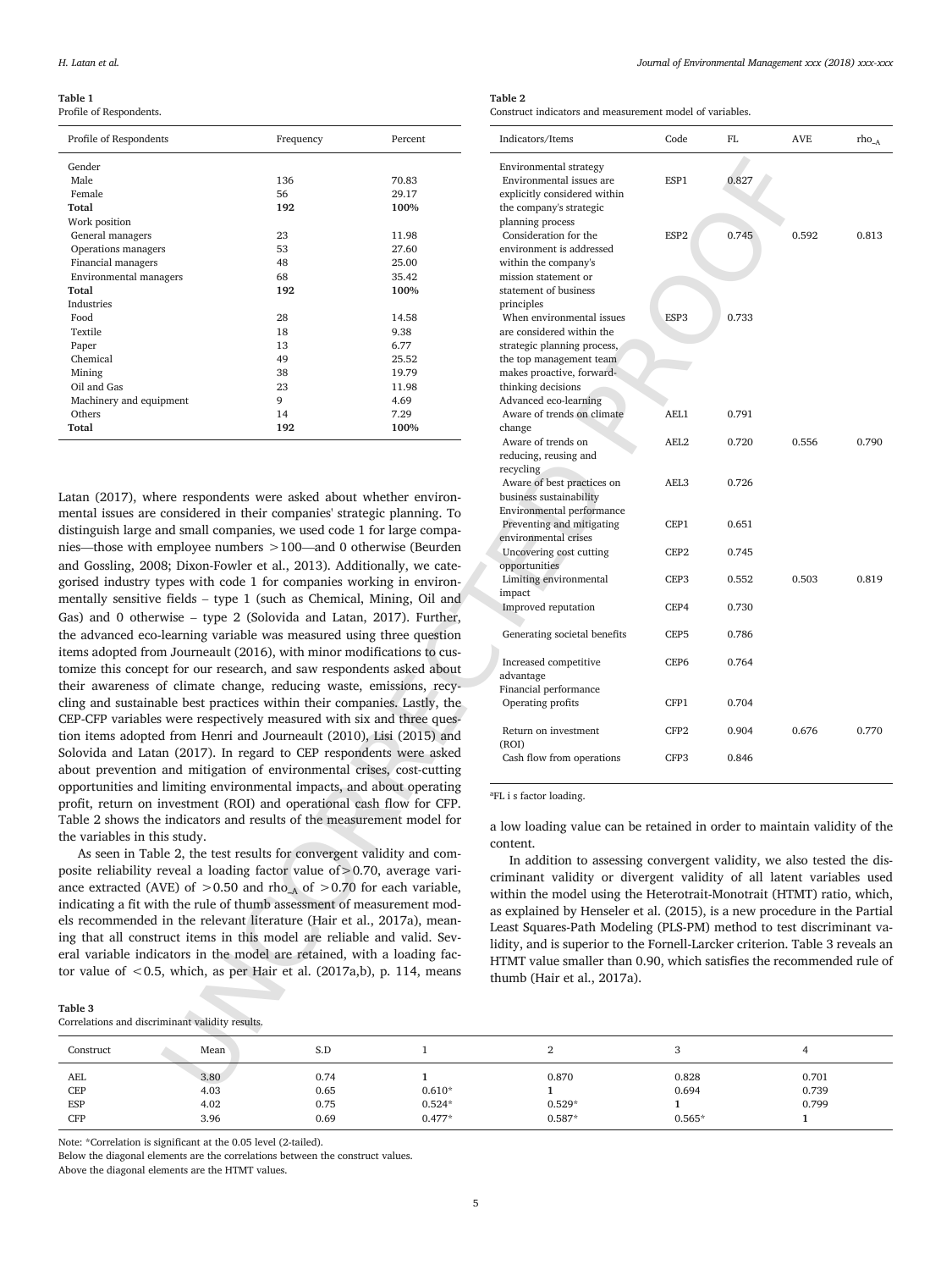#### *3.3. Data analysis*

g considerations: 1) MS is be sainted in reduction and gap the model incourage incomplex and spaced reside to the same of the same of the same of the same of the same of the same of the same of the same of the same of the The PLS-PM method was chosen to analyze the data in this study with the following considerations: 1) PLS-PM is a suitable method for testing quadratic effects, where a feature is available to complete non-linear modeling with various options (Henseler et al., 2012; Ramli et al., 2018); 2) PLS-PM has progressed rapidly, and is able to test theories with the availability of goodness of fit indices (Henseler et al., 2017; Latan and Noonan, 2017); 3) PLS-PM enables researchers to group segmentation (PLS-MGA) easily and to overcome measurement invariance issues in multigroup analysis (Matthews, 2017). Our study uses consistent estimators, or so-called 'consistent PLS' (PLSc) (Dijkstra and Henseler, 2015). Due to the use of PLSc, the required sample size should be large, with not less than 100 cases (Kock and Hadaya, 2018). Previous research in this area has also used PLS-PM as an analysis tool (Lisi, 2015; Pondeville et al., 2013; Solovida and Latan, 2017). Overall, the data analysis for hypothesis testing in our study occurred via five key stages. First, we assessed our measurement model to ensure that all construct indicators were reliable and valid (Bandalos, 2018; Furr, 2017). Second, we assessed our structural model, assessing the suitability of the model with observational data (Aguinis et al., 2018; Hair et al., 2017a). Third, we tested direct and quadratic effects to understand the TMGT effect (Pierce and Aguinis, 2013). Fourth, we tested interaction effects to determine the role of contingency factors in the CEP-CFP relationship (Hayes, 2013). Finally, we performed a multigroup analysis (PLS-MGA) to compare two sub-samples of each path coefficient by assessing measurement invariance (Henseler et al., 2016; Matthews, 2017).

## **4. Results**

After confirming that the indicators of all variables were reliable and valid in the first step (see Fig. 2 below), our next step assessed the results of our structural model and hypothesis testing. Since PLS-PM algorithms use the iteration method, following multiple regression series, the path coefficient interpretation in PLS-PM is equal to the standardization of regression coefficients. Similarly, we utilized adjusted r-square, variance inflation factor (VIF), effect size (*f* 2 ) and predictive relevance  $(Q<sup>2</sup>)$  (Hair et al., 2017a; Latan and Noonan, 2017), and PLSc for algorithm selection, and for bootstrapping used the SmartPLS 3 program (Ringle et al., 2015).

Before analyzing results from the second step in more detail, we first tested the collinearity of the structural model. To assess collinearity, we used the same measure in multiple regression, with the recommended VIF values  $<$  3.3 or  $<$  5 remaining acceptable for all variable predictors in the model (Hair et al., 2017a). The results of our analysis (see Table 4) show that there is no collinearity problem interfering with our results. Further, we evaluated our structural model by looking at the coefficient of determination ( $\mathbb{R}^2$  or adjusted  $\mathbb{R}^2$ ),  $f^2$  and  $Q^2$ , as the coefficient of determination measures the predictive power of our model, and this coefficient represents the amount of variance in the endogenous variable that can be explained by all exogenous variables. A coefficient of determination above 0.20 can be considered high in some disciplines, but values between 0.25 and 0.50 are generally considered good (Hair et al., 2017a). From the analysis results in Table 4 below, we obtained adjusted  $\mathbb{R}^2$  values of 0.427 for CEP and 0.464 for CFP, demonstrating that this value indicates a reasonably strong explanatory power. The results of our structural model assessment analysis can be seen in Table 4 below.

In addition to looking at changes in the coefficient of determination, we considered  $f^2$ , which represents the contribution of the individual variance of each variable predictor. As seen in Table 4, we obtained *f* <sup>2</sup> values ranging from 0.014–0.270, which are classified as

small to large. Additionally, we assessed  $Q<sup>2</sup>$  to predict the accuracy of  $R<sup>2</sup>$ , where a  $Q<sup>2</sup>$  value of greater than 0 indicates that the model has predictive power. From our analysis results,  $Q^2 > 0$ , which means that our model has predictive relevance. For the goodness of fit indices produced by the model through standardized root mean squared residual (SRMR), we obtained a value of  $0.094 < 1.0$ , which indicates no discrepancy between an implied model and observed correlation; accordingly, it can be concluded that our model fits with our empirical data. However, Hair et al. (2017a,b), p. 193 suggest that the cut-off value of SRMR is slightly lower for PLS-PM than for CB-SEM because of the different roles of the two algorithms.

## *4.1. Hypothesis testing*

In step three, we first tested the direct and quadratic hypotheses, before testing the interaction hypothesis and performing group segmentation comparisons. Here, hypothesis testing was done through a bootstrapping process, with a resample amount of 5,000, and using a 95% bias-corrected and accelerated (BCa) confidence interval (CI). The non-linear effects we made with quadratic functions are available on SmartPLS with an orthogonalization approach (Hair et al., 2017b; Henseler et al., 2012), an approach which can minimize the problem of collinearity arising from the interaction of two variables. The results of this analysis are presented in Table 5 below:

As shown in Table 5, we identified a TMGT effect with a coefficient value (*β*) of −0.171, significant at *p*=0.002 (*p*=0.039at 95% BCa CI). The negative coefficient value indicates that the CEP-CFP relationship follows an inverted U-shaped pattern. This means that Hypothesis 1 is supported, as is the relevant theory proposed by Lankoski (2008). However, our findings also generalize results obtained by Wagner and Blom (2011) and Fujii et al. (2013), whose studies did not consider TMGT effects. Further, we found the relationship between AEL→CEP to be positively significant, with a coefficient value (*β*) of 0.495, significant at  $p = 0.000$  (or  $p = 0.004$  at 95% BCa CI), meaning that Hypothesis 2a is also supported. Our results therefore support the findings of Journeault (2016), concluding that environmental capabilities have a significant positive effect on CFP, via CEP. Finally, we found that advanced eco-learning can indirectly affect CFP through CEP with a coefficient ( $\beta$ ) of 0.165 which is significant at  $p = 0.000$  (or  $p = 0.003$  at 95% BCa CI), meaning that Hypothesis 2b is supported. Following the guidelines of Cepeda et al. (2017), we found an indirect effect between AEL→ CEP→CFP, included in the full mediation category, a result which also supports Journeault's findings above, although we note Journeault's observation (2016) of problems with suppression effects.<sup>2</sup>

#### *4.2. Additional analyses*

We performed some additional analyses before moving on to the fourth step of our data analysis and hypothesis testing, in order to maintain the robustness of results from prior analysis. As stated by Ullmann (1985) and supported by several researchers (Al-Tuwaijri et al., 2004; Clarkson et al., 2008; Wagner, 2015), the endogeneity problem is one cause of the mixed nature of the CEP-CFP relationship. Endogeneity bias generally arises from non-random sample selection, the existence of reciprocal relationships, or as a result of the influence of omitted variables (Jean et al., 2016; Ketokivi and McIntosh, 2017). Endogeneity bias causes overestimations (Type I error) or underestimations (Type II error) in the PLS algorithm. We undertook additional testing to make sure to negate such issues, and used the Heckman test

<sup>2</sup> The suppression effect occurs when the direct effect is changed as a result of the influence of a third variable.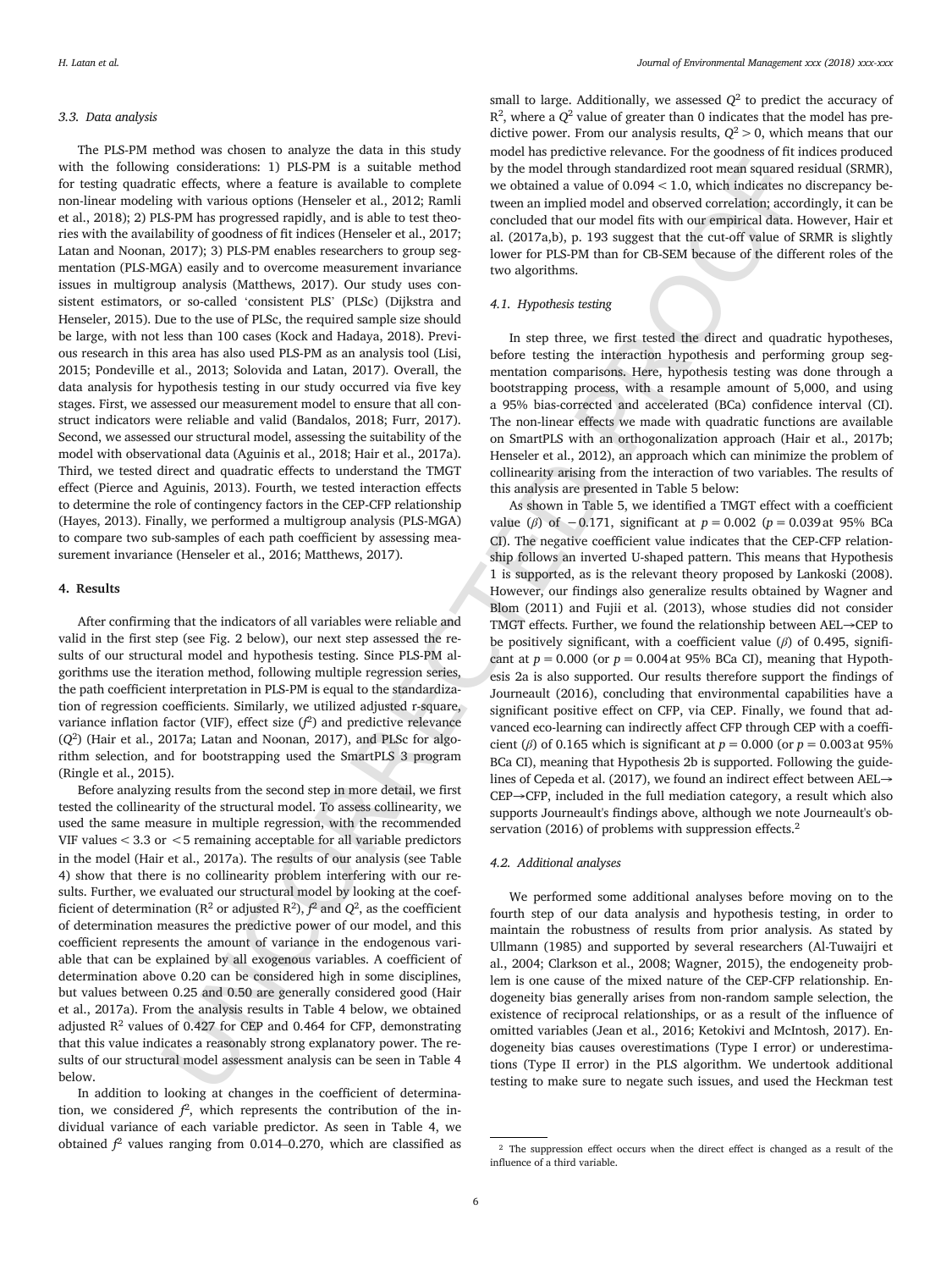

**Fig. 2.** Evaluation of the measurement model with full sample.

#### **Table 4**

Structural model results.

| Constructs                      | $R^2$                    | Adj. $R^2$ |                          | $\Omega^2$               | <b>VIF</b>               | <b>SRMR</b>              | AVIF                     |
|---------------------------------|--------------------------|------------|--------------------------|--------------------------|--------------------------|--------------------------|--------------------------|
| Advanced eco-learning (AEL)     | $\overline{\phantom{a}}$ | $\sim$     | $0.014 - 0.270$          |                          | 1.776                    | $\overline{\phantom{a}}$ |                          |
| Environmental strategy (ESP)    | $\hspace{0.05cm}$        | $\sim$     | $0.106 - 0.117$          | $\overline{\phantom{a}}$ | 1.539                    | $\qquad \qquad$          |                          |
| Environmental performance (CEP) | 0.433                    | 0.427      | 0.136                    | 0.423                    | 1.764                    | 0.094                    | 1.589                    |
| Financial performance (CFP)     | 0.476                    | 0.464      | $\overline{\phantom{a}}$ | 0.462                    | $\overline{\phantom{a}}$ | 0.094                    | 1.589                    |
| <b>TMGT Effect</b>              | $\sim$                   | -          | 0.071                    | $\overline{\phantom{a}}$ | 1.018                    | $\sim$                   | $\overline{\phantom{a}}$ |

#### **Table 5**

Relationships between variables–full sample (direct and quadratic effects).

| Structural path                                                | $Coef(\beta)$  | S.D            | P-Values               | 95% BCa CI                                 | Conclusion                                               |
|----------------------------------------------------------------|----------------|----------------|------------------------|--------------------------------------------|----------------------------------------------------------|
| $CEP \times CEP \rightarrow CFP$                               | $-0.171$       | 0.059          | $0.002**$              | $(-0.081, 0.039)$ **                       | H1 supported                                             |
| $AEL \rightarrow CEP$<br>$AEL \rightarrow CEP \rightarrow CFP$ | 0.495<br>0.165 | 0.062<br>0.039 | $0.000**$<br>$0.000**$ | $(0.549, 0.004)$ **<br>$(0.231, 0.003)$ ** | H <sub>2</sub> a supported<br>H <sub>2</sub> b supported |

Note: \*\*, \* statistically significant at the 1 percent and 5 percent levels, respectively.

to obtain propensity scores in assessing endogeneity with the help of the Stata program. We found that the significance obtained from both models remained the same, indicating that endogeneity bias is not a potential threat to our results. From these results, we conclude that our error terms are orthogonal, which means that the model cannot be reversed (Benitez et al., 2018).

## *4.3. Interaction effects*

The fourth step of our data analysis examined the interaction effect of contingency factors on the CEP-CFP relationship, in order to understand the significant role played by contingency factors (Hayes, 2013). We used the orthogonalization approach, which produces accurate estimates, has high predictive accuracy and is able to minimize any collinearity problems that arise (Little et al., 2006). The results of our analysis of interaction effects can be seen in Table 6.

In Table 6, the interaction between  $ESP \times CEP \rightarrow CFP$  is positively significant with a coefficient value (*β*) of 0.182, and is significant at  $p = 0.000$  (or  $p = 0.046$  at 95% BCa CI), meaning that Hypothesis 3a is supported. Our results here confirm previous research conducted by Christ and Burritt (2013), Pondeville et al. (2013) and Solovida and Latan (2017), who all found a significant positive relationship between contingency factors, such as environmental strategies or the adoption of environmental management accounting systems, and CEP-CFP. Further, for the interaction between Size×CEP→CFP and Type×CEP→CFP our results show no significance for either factor at  $p > 0.05$  or at 95% BCa CI, meaning that Hypotheses 3b and 3c are both rejected. These results support previous meta-analysis studies conducted by Beurden and Gossling (2008), Dixon-Fowler et al. (2013) and Grewatsch and Kleindienst (2015).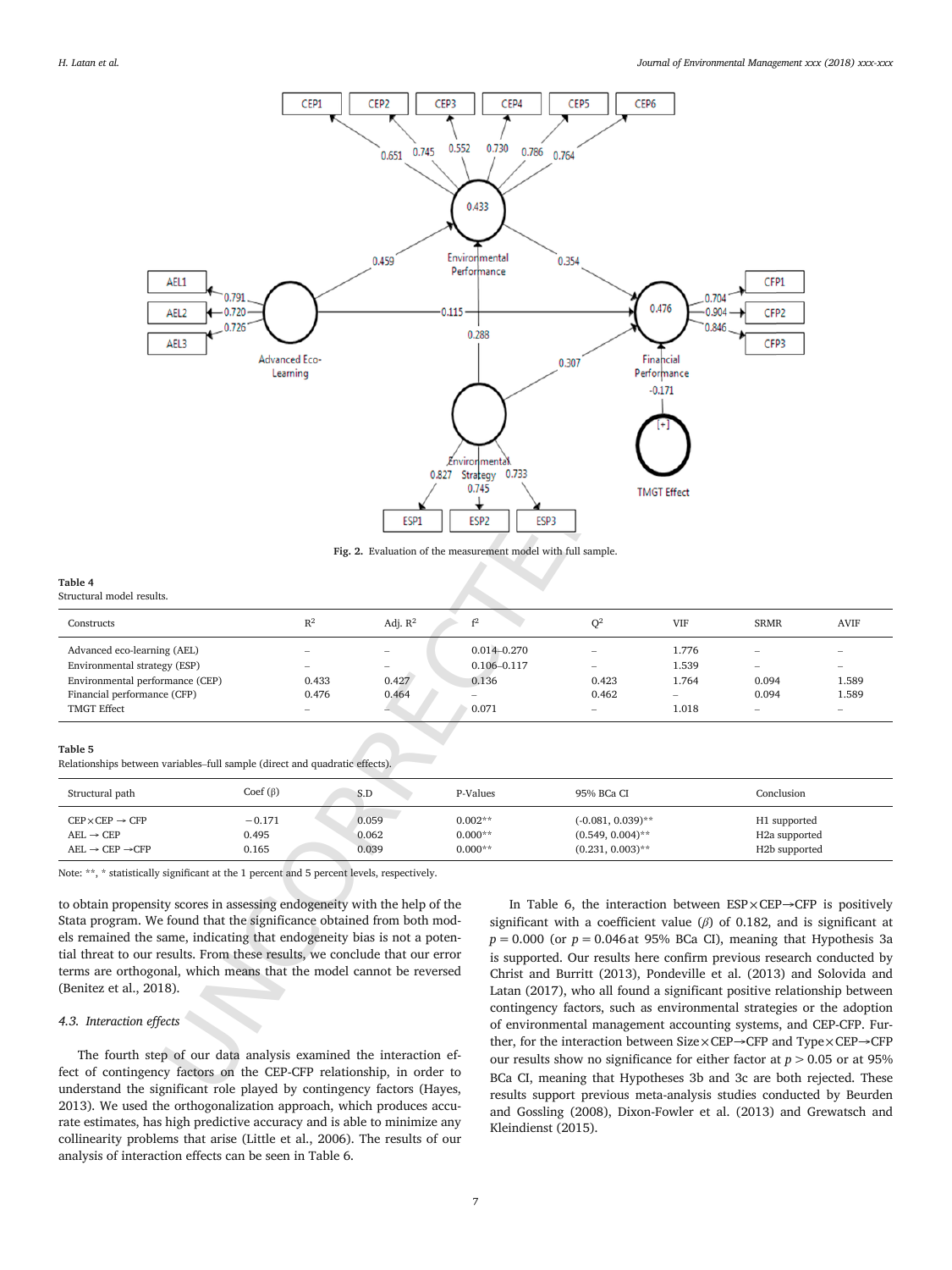#### **Table 6**

Relationships between variables–full sample (interaction effects).

| Structural path                                                       | $Coef(\beta)$  | S.D            | P-Values                            | 95% BCa CI                                   | Conclusion                                      |
|-----------------------------------------------------------------------|----------------|----------------|-------------------------------------|----------------------------------------------|-------------------------------------------------|
| $ESP \times CEP \rightarrow CFP$<br>$Size \times CEP \rightarrow CFP$ | 0.182<br>0.075 | 0.041<br>0.052 | $0.000**$<br>$0.072$ <sup>n.s</sup> | $(0.121, 0.046)^*$<br>$(0.099, 0.056)^{n.s}$ | H3a supported<br>H <sub>3</sub> b not supported |
| $Type \times CEP \rightarrow CFP$                                     | 0.074          | 0.051          | $0.075^{n.s}$                       | $(0.014, 0.053)^{n.s}$                       | H3c not supported                               |

Note: \*\*, \* statistically significant at the 1 percent and 5 percent levels, respectively.

#### *4.4. Multigroup analysis (PLS-MGA)*

The last step we undertook was to run a multigroup analysis (PLS-MGA) to compare sub-samples based on firm size (small versus large) and industry type (type 1 versus type 2) using permutation tests, and specifically to determine statistically significant differences in the CEP-CFP relationship based on firm size and industry type (Matthews, 2017). Prior to running PLS-MGA, we tested the measurement invariance of composite models (MICOM), with the intention of ensuring that group-specific differences in model estimation do not affect outcomes for latent variables across the group (Henseler et al., 2016). From the analysis of our results (see Table 7) it can be concluded that there is no difference in variance and mean values between the two sub-samples of our group.

To test the whether there is a difference between the two sub-samples in each category, we used 95% BCa CI, resulting from the permutation test. From the analysis results presented in Table 7, it was found that the relationship between CEP and CFP differed significantly for the firm size category (small versus large), which confirms the Beurden and Gossling's critical review (2008) and addresses previous mixed findings on firm size (Baird et al., 2012; Dixon-Fowler et al., 2013; Grewatsch and Kleindienst, 2015), meaning that Hypothesis 3b is supported. However, we did not succeed in proving that the relationship between CEP and CFP differs by industry type, and conclude that industry type differences do not affect the CEP-CFP relationship based on their operations (Lu and Taylor, 2016; Martínez-Ferrero and Frías-Aceituno, 2015).

## **5. Discussion**

Overall, our findings suggest that the CEP-CFP relationship follows an inverted U-shape in the Indonesian companies studied here. The most relevant contribution of this work—evidence from Indonesia—fulfils the calls by Vastola et al. (2017) regarding the necessity of considering different cultural contexts when understanding CEP-CFP. The inverted U-shape found is in agreement with the views of Lankoski (2008), although this author focused on the relationship between social responsibility and CFP. Our findings also reinforce the TMGT concept proposed by Pierce and Aguinis (2013), meaning that the trade-off between cost and benefit will be inversely proportional until the frontier

| Table 7                       |  |
|-------------------------------|--|
| PLS-MGA results (sub-sample). |  |

point, where after the cost will become greater than the utility. Our findings therefore support previous research conducted by Fujii et al. (2013) and Wagner and Blom (2011), and add further weight to the theoretical perspective of Lankoski (2008). Additionally, our use of linear modeling to examine the CEP-CFP relationship found a positive and significant influence. We also note that linear modeling can be problematic and misleading when it is assumed that utility will continue to grow with additional cost, ignoring Gossen's law. The consequence of our finding here is that there may emerge a cap on investing in environmental improvements in companies, due to the fact that further investment could lead to financial losses.

Moreover, as we found a significant, positive relationship between advanced eco-learning and CEP, our findings support preliminary research conducted by Journeault (2016) and reinforce the propositions of the NRBV theory (Hart and Dowell, 2011). We thus provide early evidence of advancement in NRBV theory (Hart and Dowell, 2011), in which advanced eco-learning is an important predictor of improving CEP, as evidenced by the  $f^2$  value produced by advanced eco-learning of 0.270. Here, we also found an indirect influence of advanced eco-learning on CFP through CEP (Journeault, 2016), as a result of improved CEP, where the efficiency of the production process is increased, thus improving CFP. As a consequence of this finding, it can be argued that eco-learning capability could be critical for companies in order to identify the optimum level of investment in environmental improvements to avoid financial losses.

0.62 (1007) 0.02 (2008) 0.03 (2008) 0.03 (2008) 0.03 (2008) 0.03 (2008) 1.03 (2008) 1.03 (2008) 1.03 (2008) 1.03 (2008) 1.03 (2008) 1.03 (2008) 1.03 (2008) 1.03 (2008) 1.03 (2008) 1.03 (2008) 1.03 (2008) 1.03 (2008) 1.03 Lastly, we found that some contingency factors have a significant influence on the CEP-CFP relationship; specifically that environmental strategies can moderate the CEP-CFP relationship (Henri and Journeault, 2010). The adoption of proactive environmental strategies will increase CEP and generate added value for products and markets, leading to improved CFP. This reinforces the importance of eco-learning as a critical predictor for understanding the CEP-CFP relationship, because higher eco-learning capability might lead to better environmental strategy. In this way, organizations are able to identify the cap on investment in environmental improvements to avoid financial losses. In addition, as we also found a significant difference in the CEP-CFP relationship based on firm size—a significant positive CEP-CFP relationship in large firms, which could not be confirmed in small firms—our findings support the arguments of Beurden and Gossling (2008) and Grewatsch and Kleindienst (2015) that large companies tend to be greener due to greater stakeholder pressure.

| Structural<br>Path    | Small $(\beta)$     | Large $(\beta)$ | <b>Differ</b> | 95% BCa CI<br>Permutation | <b>MICOM</b>              | Equal<br><b>Variances</b> | Conclusion                        |
|-----------------------|---------------------|-----------------|---------------|---------------------------|---------------------------|---------------------------|-----------------------------------|
| $CEP \rightarrow CFP$ | $0.167*$            | $0.358**$       | 0.191         | $0.013*$                  | (0.341;<br>$0.186)^{n.s}$ | Yes                       | H3b supported                     |
|                       | Type 1<br>$(\beta)$ | Type 2<br>(β)   | <b>Differ</b> | 95% BCa CI<br>Permutation | <b>MICOM</b>              | Equal<br><b>Variances</b> | Conclusion                        |
| $CEP \rightarrow CFP$ | $0.360**$           | $0.358**$       | 0.002         | $0.517^{n.s}$             | (0.419;<br>$0.247)^{n.s}$ | Yes                       | H <sub>3</sub> c not<br>supported |

n.s., not significant,  $* p < 0.05$  (one-tailed test),  $** p < 0.01$  (one-tailed test).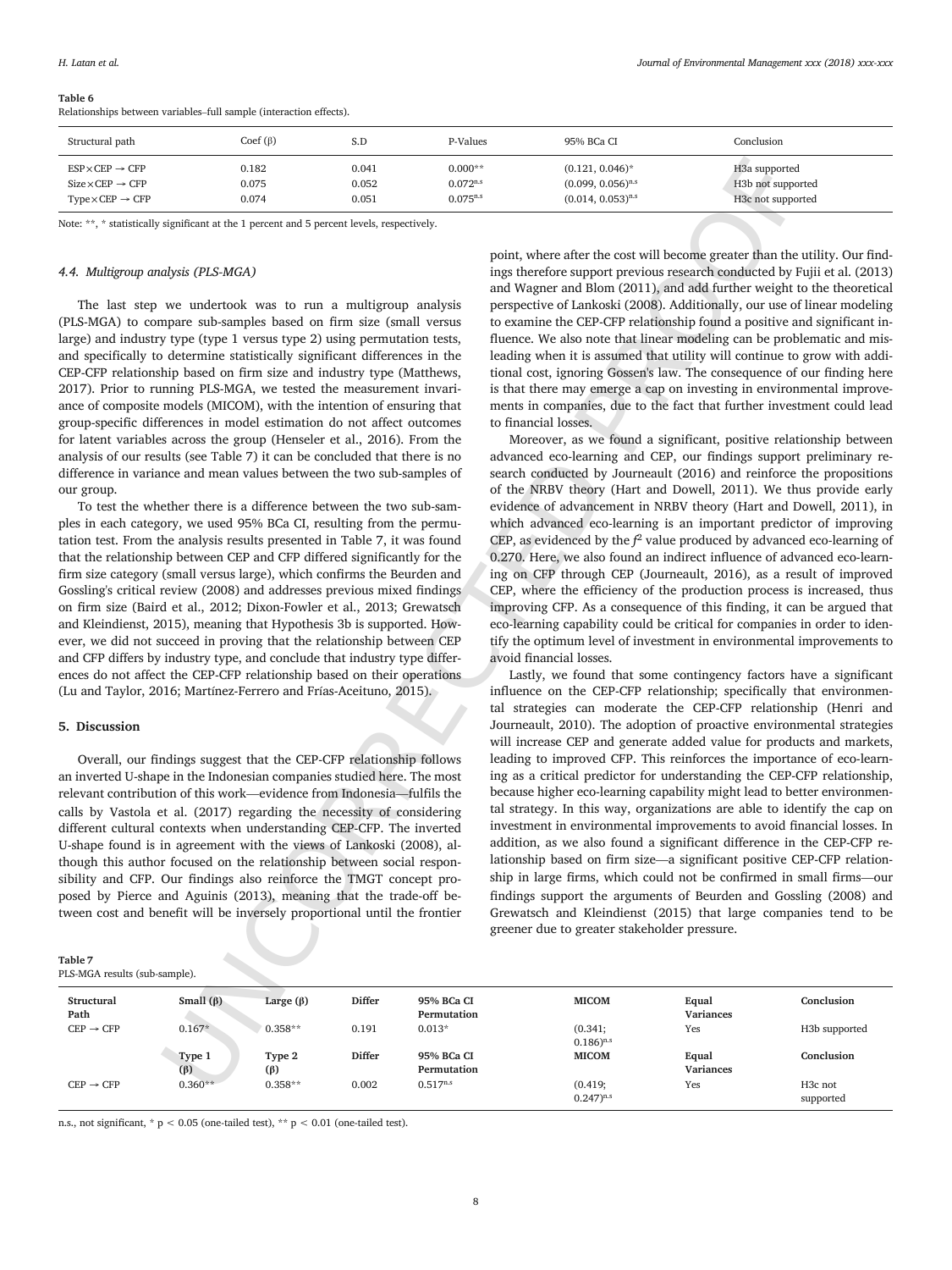#### **6. Conclusions**

As the CEP-CFP relationship is one of the most topical areas of the sustainability debate (Molina-Azorín et al., 2009), and as more evidence from different contexts, such as Indonesia, is required (Albertini, 2013), our study fills an important gap and provides new empirical evidence as follows. First, we found a non-linear CEP-CFP relationship; more precisely, this relationship follows an inverted U-shaped pattern (Fujii et al., 2013; Lankoski, 2008), as proposed by Pierce and Aguinis (2013). Second, we found a strong relationship between advanced eco-learning and CEP-CFP, which answers research calls from Hart and Dowell (2011) and Guenther et al. (2016), and is in line with the NRBV theory. Third, we revealed the role of contingency factors (such as environmental strategy and firm size) on the CEP-CFP relationship, and thus responded to certain critical questions on contingency factors detailed by Beurden and Gossling (2008) and Grewatsch and Kleindienst (2015).

In (Notine And 2000), and an energy reduction in energy function in the stationary and the continue of the continue of the continue of the continue of the continue of the continue of the continue of the continue of the co Our research provides both theoretical and practical implications in the following ways. Theoretically, our study provides fresh insight into the advancement of NRBV theory (Hart, 1995; Hart and Dowell, 2011), with previously missing links between advanced eco-learning and CEP-CFP being established. Advanced eco-learning can be a decisive factor in understanding how environmental performance can lead to competitive advantage. When arguing about recent gaps in NRBV (Hart and Dowell, 2011) pointed out that it is necessary to understand how clean technologies will unlock sustainability at the base of the pyramid. We thus suggest that this could be done by investing in advanced eco-learning. As advanced eco-learning is the most important factor in improving CEP, which in turn has implications for CFP, companies with advanced eco-learning will be more aware of the dangers of climate change, and will manage their CEP-CFP to follow best practices of sustainability. Moreover, companies which develop higher eco-learning capability will be able to identify the ideal boundaries of investment in environmental performance, without sacrificing financial performance. Additionally, our study corroborates the theoretical perspective of TMGT and its application in environmental accounting. Indeed, our results deliver new insights for stakeholders about the importance of managing CEP and adopting green ideas, as companies today look not just for profitability, but much more importantly to preserve the natural environment (Deegan, 2017). Moreover, with the ratification of COP21, we believe that companies will also begin to incorporate environmental issues into their key performance indicators (KPIs).

## *6.1. Limitations*

Our study has three key limitations that should be considered. First, our study does not take into account organizational culture factors, such as uncertainty avoidance and long-term orientation, which may affect the CEP-CFP relationship. As indicated by Vastola et al. (2017), such factors also play an important role in the CEP-CFP relationship. Second, we only considered the effects of advanced eco-learning as a proxy for environmental capabilities (Hart and Dowell, 2011), without examining other dimensions such as environmental innovation or stakeholder integration (Guenther et al., 2016; Journeault, 2016). Finally, our study only considers contingency factors as a third variable in the CEP-CFP relationship, while a meta-analysis study conducted by Grewatsch and Kleindienst (2015) highlights many other important mediation variables which also demand consideration in future studies.

## *6.2. Future research*

Follow-up studies in this area are needed to advance knowledge on the CEP-CFP relationship. First, scholars could consider cultural factors

that may affect and provide broader empirical evidence on the CEP-CFP relationship. Second, future research studies may consider testing other third variables that play an important role in the CEP-CFP relationship, which Grewatsch and Kleindienst (2015)group into internal and external factors. Lastly, future research could benefit from conducting replication studies using TMGT scales as proposed by Vergauwe et al. (2017), and extending longitudinal observation periods (Henri et al., 2017), to reinforce our findings on the CEP-CFP relationship.

## **References**

- Aguinis, H., Ramani, R.S., Alabduliader, N., 2018. What you see is what you get? Enhancing methodological transparency in management research. Acad. Manag. Ann. 12, 1–28.
- Al-Tuwaijri, S.A., Christensen, T.E., Hughes, K.E., 2004. The relations among environmental disclosure, environmental performance, and economic performance: a simultaneous equations approach. Account. Organ. Soc. 29, 447–471.
- Albertini, E., 2013. Does environmental management improve financial performance? A meta-analytical review. Organ. Environ. 26, 431–457.
- Ambec, S., Lanoie, P., 2008. Does it pay to be green? A systematic overview. Acad. Manag. Perspect. 22, 45–62.
- Baird, P.L., Geylani, P.C., Roberts, J.A., 2012. Corporate social and financial performance re-examined: industry effects in a linear mixed model analysis. J. Bus. Ethics 109, 367–388.
- Bandalos, D.L., 2018. Measurement Theory and Applications for the Social Sciences. Guilford Press, New York.
- Barnett, M.L., Salomon, R.M., 2012. Does it pay to be really good? Addressing the shape of the relationship between social and financial performance. Strat. Manag. J. 33, 1304–1320.
- Benitez, J., Ray, G., Henseler, J., 2018. Impact of information technology infrastructure flexibility on mergers and acquisitions. MIS Q. 41, 25–43.
- Beurden, P.v., Gossling, T., 2008. The worth of values a literature review on the relation between corporate social and financial performance. J. Bus. Ethics 82, 407–424.
- Brammer, S., Brooks, C., Pavelin, S., 2006. Corporate social performance and stock returns: UK evidence from disaggregate measures. Financ. Manag. 35, 97–116.
- Brammer, S., Millington, A., 2008. Does it pay to be different? An analysis of the relationship between corporate social and financial performance. Strat. Manag. J. 29, 1325–1343.
- Cepeda, G., Nitzl, C., Roldán, J.L., 2017. Mediation analyses in partial least squares structural equation modeling: guidelines and empirical examples. In: Latan, H., Noonan, R. (Eds.), Partial Least Squares Path Modeling: Basic Concepts, Mhodological Issues and Applications. Springer International Publishing, Cham, pp. 173–195.
- Cho, C.H., Guidry, R.P., Hageman, A.M., Patten, D.M., 2012. Do actions speak louder than words? An empirical investigation of corporate environmental reputation. Account. Organ. Soc. 37, 14–25.
- Cho, C.H., Patten, D.M., 2007. The role of environmental disclosures as tools of legitimacy: a research note. Account. Organ. Soc. 32, 639–647.
- Christ, K.L., Burritt, R.L., 2013. Environmental management accounting: the significance of contingent variables for adoption. J. Clean. Prod. 41, 163–173.
- Christ, K.L., Burritt, R.L., 2017. Supply chain-oriented corporate water accounting: a research agenda. Sustain. Account. Manag. Policy J. 8, 216–242.
- Clarkson, P.M., Li, Y., Richardson, G.D., Vasvari, F.P., 2008. Revisiting the relation between environmental performance and environmental disclosure: an empirical analysis. Account. Organ. Soc. 33, 303–327.
- Clarkson, P.M., Li, Y., Richardson, G.D., Vasvari, F.P., 2011. Does it really pay to be green? Determinants and consequences of proactive environmental strategies. J. Account. Public Policy 30, 122–144.
- Deegan, C., 2017. Twenty five years of social and environmental accounting research within Critical Perspectives of Accounting: hits, misses and ways forward. Crit. Perspect. Account. 43, 65–87.
- Dijkstra, T.K., Henseler, J., 2015. Consistent and asymptotically normal PLS estimators for linear structural equations. Comput. Stat. Data Anal. 81, 10–23.
- Dillman, D.A., Smyth, J.D., Christian, L.M., 2014. Internet, Phone, Mail, and Mixed Mode Surveys: the Tailored Design Method, fourth ed. Wiley, Hoboken, NJ.
- Dixon-Fowler, H.R., Slater, D.J., Johnson, J.L., Ellstrand, A.E., Romi, A.M., 2013. Beyond "does it pay to be green?" A meta-analysis of moderators of the CEP–CFP relationship. J. Bus. Ethics 112, 353–366.
- Epstein, M.J., Roy, M.J., 1997. Using ISO 14000 for improved organizational learning and environmental management. Environ. Qual. Manag. 7, 21–30.
- Field, A., 2016. An Adventure in Statistics: the Reality Enigma. Sage Publications, Thousand Oaks.
- Fujii, H., Iwata, K., Kaneko, S., Managi, S., 2013. Corporate environmental and economic performance of Japanese manufacturing firms: empirical study for sustainable development. Bus. Strategy Environ. 22, 187–201.

Gerdin, J., Greve, J., 2004. Forms of contingency fit in management accounting research: a critical review. Account. Organ. Soc. 29, 303–326.

Furr, R.M., 2017. Psychometrics: an Introduction. Sage Publications, Thousand Oaks.